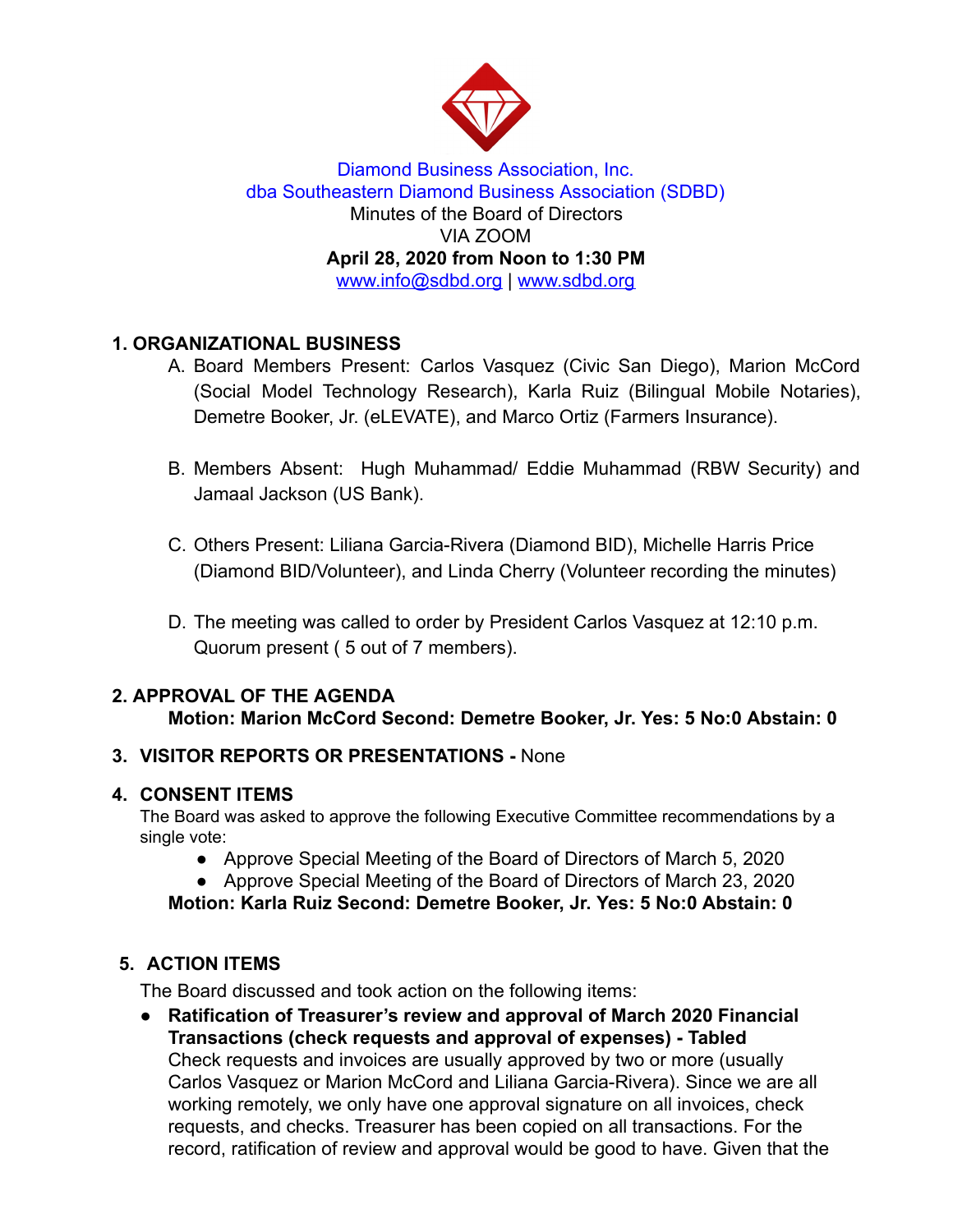treasurer is not yet completely familiar with the reporting process the board decided to table this item for next month when we will ratify both March and April transactions.

● Requests for Letters of Support:

#### **○ Rainbow Market / 7-11Gas Station Conversion**

Liliana Garcia-Rivera reported: The Hallack family are owners of a part of the commercial plaza located on 47th and Federal Blvd in the Webster neighborhood.The family operates the Rainbow Market. Their plan is to bring in 7-11 while keeping the market. In order for 7-11 to come in the Hallack family needs to also bring in a gas station. The environmental report (CEQA) was approved exempt. The CEQA may be appealed by one of the disgruntled partial owners of the commercial plaza because he built a building for a 7-11 and the project never came to fruition. Additionally, the Webster Neighborhood Council is in opposition to the project because of the gas station and because they would like a different business than a 7-11. Mr. Hallack presented his project at the Economic Development Committee last week and he has requested a letter of support from the board of directors for his project.

Carlos Vasquez told the board that we need to observe our obligation as a business organization. We need to question whether this is a clean, safe, productive and positive asset to the community. There will always be reasons why some people support and others oppose projects.

Marion McCord said that he would like to see them hire some students part-time. Demetre Booker said that he would not like to see another conflict like the one created by the Broadway Heights Neighborhood Council with Derby United. He would like have everyone sit down and hear them out. If they're not supporting it there has to be something going on.

Carlos Vasquez said that if we take a vote in support, it should be clear that Webster is going to be in opposition; know that the council office will have a difficult time because they will have pressure from their constituents. BIDs have to stay out of politics. Our job is to make sure we look at this objectively and we need to be able to say, under any other circumstances this is a project that we would support. If we say yes, then we need to say we support this project but we encourage you to work with the community groups.

Marion McCord stated that Rainbow Market has been in the community since he's been in San Diego and we should write the letter of support. They need to go out and win over the community. Karla supports that they are looking to grow and feels we should support them.

#### **Motion to write the letter of support: Marion McCord Second: Karla Ruiz Yes: 4 No: 0 Abstain:1 (Demetre Booker, Jr.)**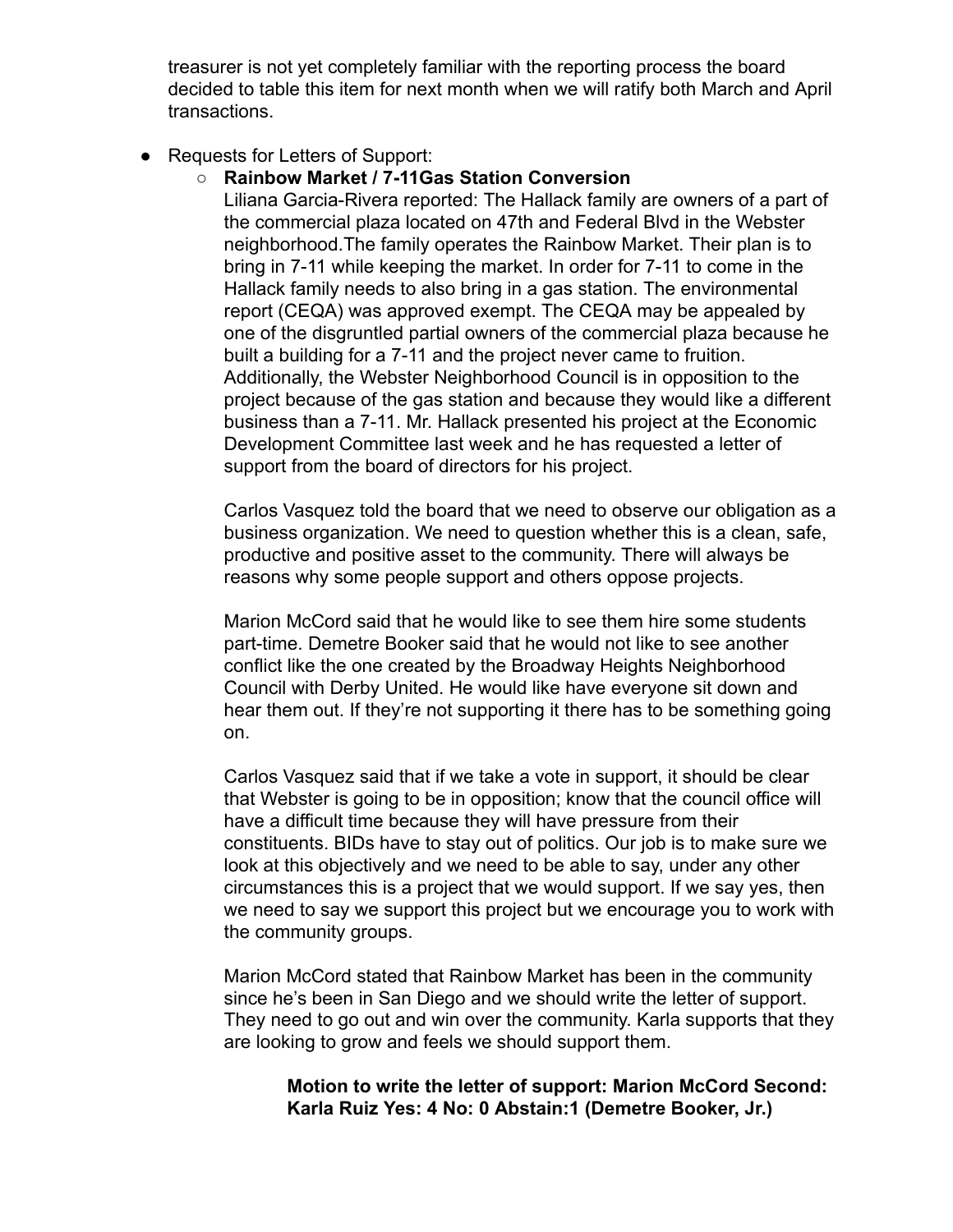## **○ Euclid and Narajana Development**

Liliana Garcia-Rivera reported: Tommy Edmunds attended our Economic Development Committee Meeting this past week. We are being asked to support the project and also to write a letter to Denny's of our support for their coming to the district. Tommy Edmunds also presented to the Economic Development Committee last year. The only real change is the square footage of each building. The total square footage, 7,230 SF, hasn't changed. The corner building (Denny's) is now 3,890 SF with the attached outdoor dining area. The other building is 3,340 square feet (Panda: 2,025 SF drive-thru and tenant TBD 1,315 SF).

## **Motion: Demetre Booker Second: Marion McCord Yes: 5 No:0 Abstain: 0**

### ● **Request for Diamond Cowork COVID-19 Relief from Power Communications Plus for waiving of 2020 Virtual Office Fee (\$250)**

Karen Barron Russel, BID member, has a virtual office agreement with the Diamond Cowork. She just paid her business tax certificate and she is requesting COVID-19 Relief and having the \$250 waived.

Abatement for 90 days and request to get involved to help the organization during this time period.

## **Motion: Demetre Booker Second: Marco Ortiz Yes: 5 No: 0 Abstain: 0**

# **6. FINANCIAL REPORTS - January, February and March Received and filed**

## **7. PRESIDENT'S REPORT**

● Annual Meeting and Elections

Carlos Vasquez reported that we are starting the process for elections and that we are looking for new board members. Carlos Vasquez appointment Marco Ortiz as the chair of the Nomination Committee. Marco Ortiz accepted.

# **8. EXECUTIVE DIRECTOR REPORT**

Liliana Garcia-Rivera discussed operation expenses such as the high SDGE bill when no one is at the office and the increase in cost for the Public Storage unit. She will be looking to downsize and find a less expensive storage facility. She also reported that she is working with Mary Joseph to ensure that all BID monies are spent by year end. We are expecting \$5,000 in SBEP relief grant from the city in addition to a \$4,500 April assessment. She also applied for a \$2,000 Covid relief grant from Grantmakers/JCNI.

# **9. ECONOMIC DEVELOPMENT COMMITTEE REPORT**

Demetre Booker requested that the committee meet twice a month in order to keep everyone informed on the COVID-19 relief developments. Liliana Garcia-Rivera agreed and there was board consensus.